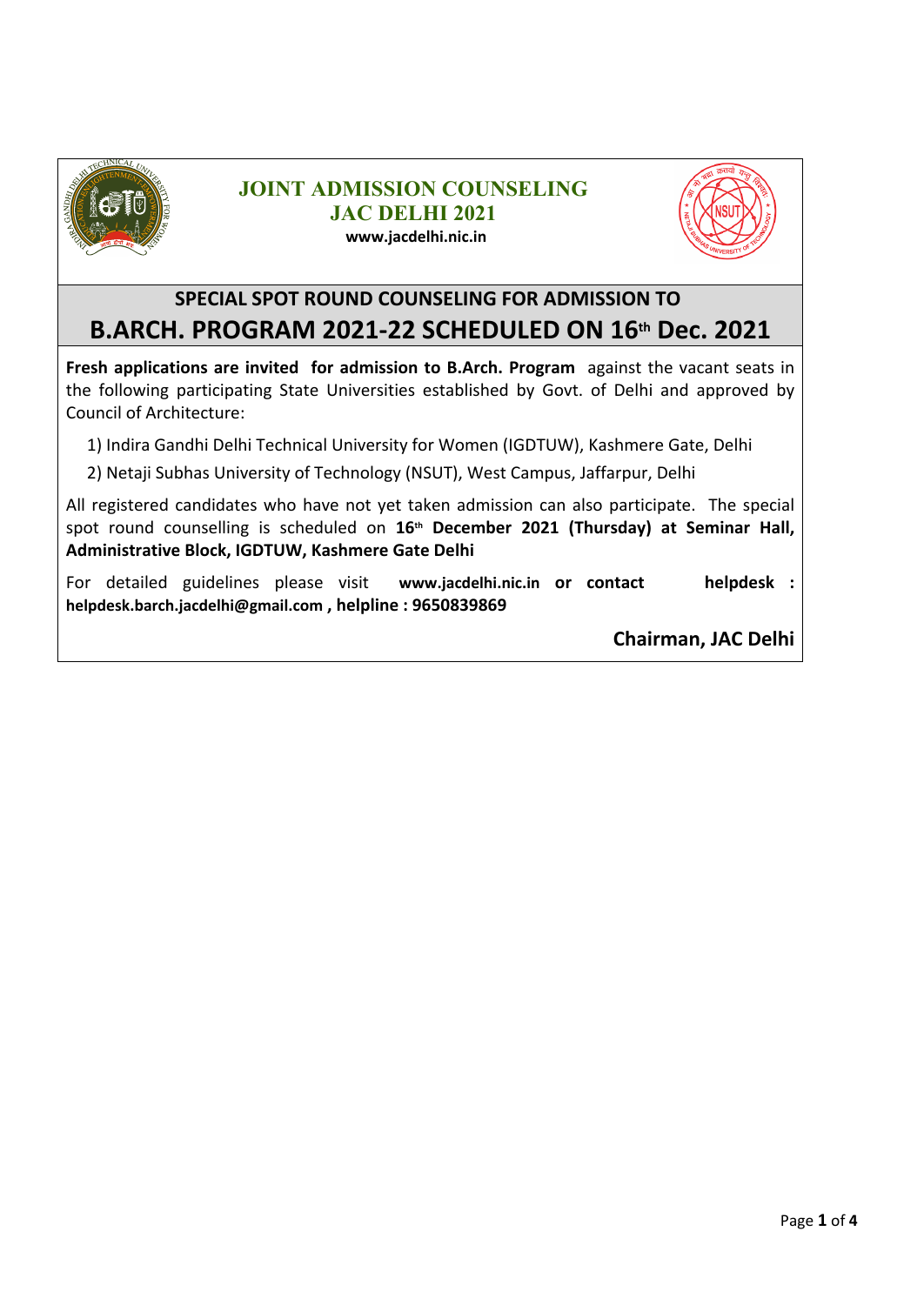



# **Guidelines for SPECIAL SPOT Round for B.Arch.**

### **Admissions 2021**

| Date of Special Spot | 16th December 2021 (Thursday)                    |
|----------------------|--------------------------------------------------|
| <b>Round</b>         | (Candidates are required to report physically at |
|                      | the venue for Special Spot Round latest by 11:00 |
|                      | am)                                              |
| <b>Venue</b>         | Seminar Hall, 1st Floor, Administrative Block,   |
|                      | Indira Gandhi Delhi Technical University for     |
|                      | Women (IGDTUW), Kashmere Gate, Delhi -           |
|                      | 110006                                           |
| <b>Participating</b> | 1. Indira Gandhi Delhi Technical University for  |
| <b>Universities</b>  | Women                                            |
|                      | 2. Netaji Subhas University of Technology        |

#### 1). **Who are eligible?**

- (i) All registered candidates on JAC Delhi portal (www.jacdelhi.nic.in), for admission to B.Arch. program, who have not yet taken admission.
- (ii) Fresh candidates (who are not yet registered with JAC Delhi 2021), as per eligibility criteria, can also appear for special spot round counselling. Fresh Candidates will fill the application form at the venue and submit the same alongwith NATA 2021 score Card, Mark Sheet of the qualifying examination, Demand draft of Rs 750/- in favour of "JAC DELHI" payable at Delhi (*as non- refundable registration-cum-counseling fee*) and other necessary documents latest by 11:00 a.m.

#### 2).**Procedure for SPECIAL SPOT ROUND**

- i) **The candidate has to physically report for Special Spot Round Counselling** at SPECIAL SPOT Round Venue, latest by 11:00 am along with all the documents mentioned in B.Arch. Admission Brochure
- ii) **Candidates must bring a demand draft of Rs 1,32,000/- (Rs. One Lakh Thirty Two Thousand Only) in favour of "JAC DELHI " payable at Delhi, alongwith all original documents as mentioned in Section 3, one set of self-attested photocopies of documents and 3 recent passport size colored photograph.**
- iii) Merit Rank List for all the eligible candidates who have physically reported at the SPECIAL SPOT Round venue (latest by  $11:00$  am on  $16<sup>th</sup>$  December 2021) for admission shall be prepared as mentioned in Chapter 2 of Admission Brochure for B.Arch. program, available on JAC Delhi website.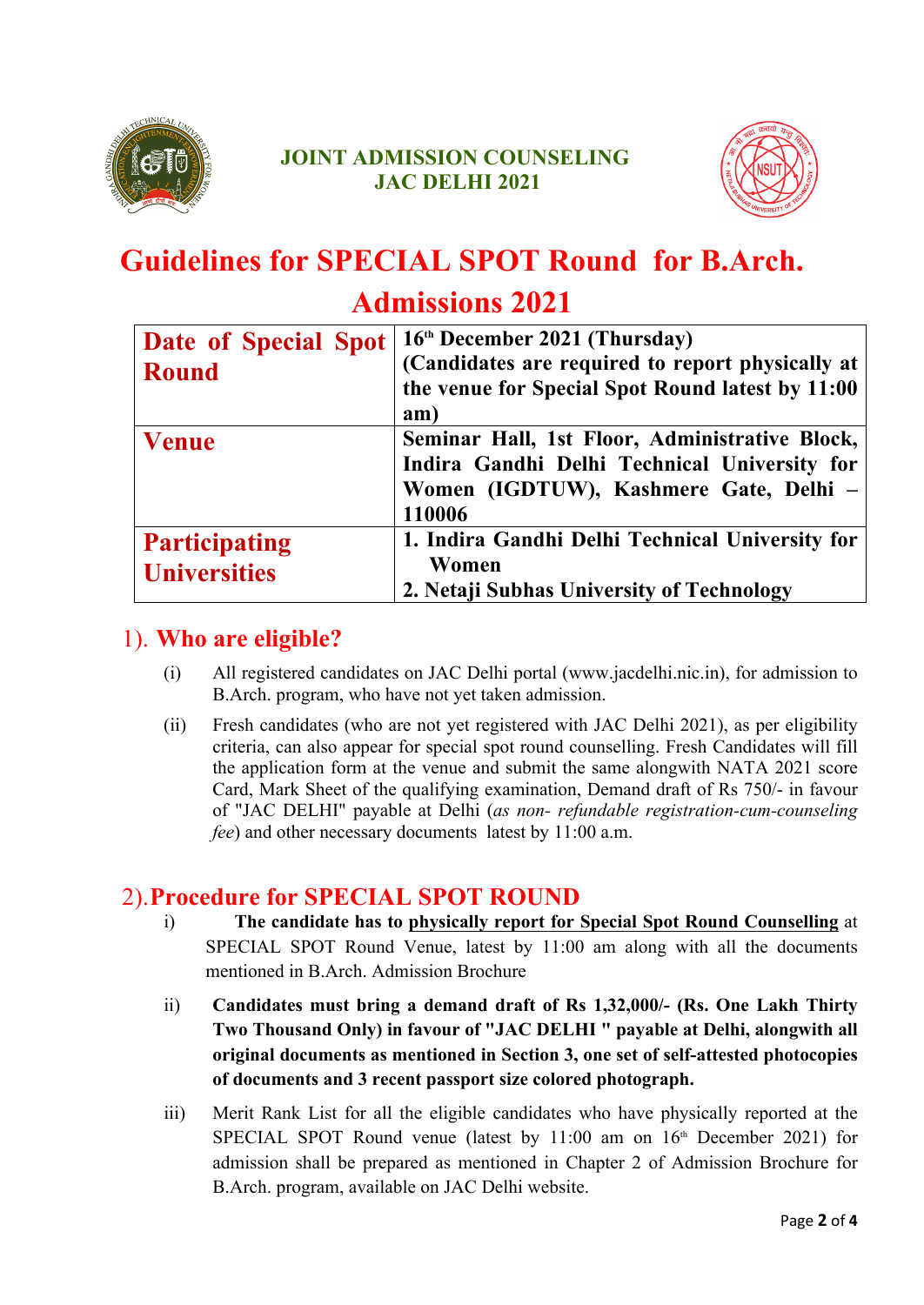- iv) The admission to the candidates will be offered in order of Merit Rank List only.
- v) **The Choices filled by the registered candidates for earlier Rounds of Online Counselling will not be valid for this SPECIAL SPOT Round of Counselling**. However, the candidates are advised to choose the available seat in SPECIAL SPOT round wisely.
- vi) If a candidate fails to deposit the admission fee draft immediately at the time of seat allotment for whatsoever reason, the seat allotted to him/her will be immediately cancelled and offered to the next candidate on the basis of merit.
- vii) No deficiency will be allowed in the special spot round, the candidature will be cancelled at once and no representation will be entertained thereafter under any circumstances.
- viii) Non-reporting of the candidate as per the schedule and within the stipulated time, forfeits the claim for admission for the reasons whatsoever may be and no request will be entertained thereafter.
- ix) JAC DELHI 2021 reserves the right to make any modification/ alteration in the process/procedure/schedule with prior information to the available aspirants at that moment of time.
- x) In case of withdrawal after admission, no fees shall be refunded to candidates taking admission during special spot round.
- xi) For eligibility conditions and detailed fee structure, please refer admission brochure for admission to B.Arch. program, available of JAC Delhi website

#### 3).**Required Documents**

The candidate must bring following documents in original for special spot round counseling :

- i) All previously registered candidates (on JAC Delhi portal) shall bring print out of online filled Registration Form. Fresh candidates must submit the application form as mentioned in Para 1 above.
- ii) A Demand Draft of Rs 1,32,000/- in favour of **JAC DELHI payable at Delhi. (Fresh applicants shall also bring an ADDITIONAL Demand Draft of Rs 750/- in favour of JAC DELHI payable at Delhi as registration cum counseling fee , as mentioned in Para 1 above.)**
- iii) Three recent passport size colored photograph.
- iv) Printout of the Score Card of NATA 2021.
- v) Marks sheet of the qualifying examination i.e. Class XII or equivalent or 10+3 Diploma examination.
- vi) Date of Birth Certificate as indicated in High School or equivalent examination i.e. Class X.
- vii) EWS Category Candidates shall bring Income and Asset certificate issued by competent authority. For details refer chapter 3 of admission brochure for B.Arch. program available on JAC Delhi website
- viii) Medical fitness certificate original (Format available in Chapter 7 in the B.Arch Admission Brochure available on JAC delhi website).